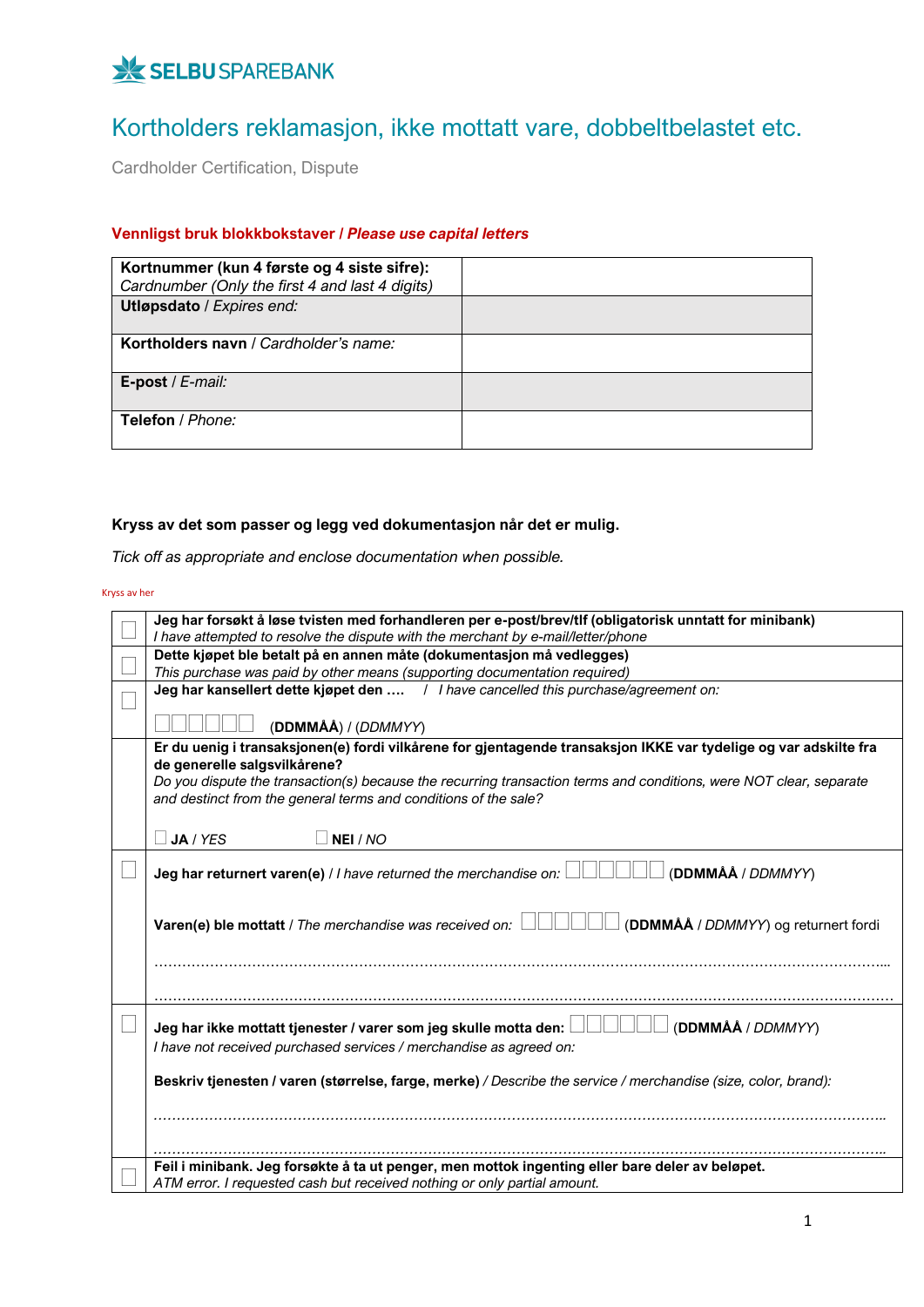## SELBU SPAREBANK

| Feil beløp. Jeg har blitt belastet:                                               |  |  |  |  |  |
|-----------------------------------------------------------------------------------|--|--|--|--|--|
|                                                                                   |  |  |  |  |  |
|                                                                                   |  |  |  |  |  |
| Korrekt beløp er:                                                                 |  |  |  |  |  |
| The correct amount is: $\ldots$ , $\ldots$                                        |  |  |  |  |  |
|                                                                                   |  |  |  |  |  |
|                                                                                   |  |  |  |  |  |
| Dokumentasjon må vedlegges / documentation is required                            |  |  |  |  |  |
|                                                                                   |  |  |  |  |  |
| Bilutleie eller hotell har etterbelastet mitt kort uten min tillatelse.           |  |  |  |  |  |
|                                                                                   |  |  |  |  |  |
| Car rental or hotel har processed a delayed or amended charge without my consent. |  |  |  |  |  |

| Dato / Date: | <b>Butikk/nettbutikk</b> | Valuta / Currancy: | Beløp / Amount: | <b>Beløp</b> / Amount |  |  |
|--------------|--------------------------|--------------------|-----------------|-----------------------|--|--|
|              | / Merchant:              |                    |                 | (NOK):                |  |  |
|              |                          |                    |                 |                       |  |  |
|              |                          |                    |                 |                       |  |  |
|              |                          |                    |                 |                       |  |  |
|              |                          |                    |                 |                       |  |  |
|              |                          |                    |                 |                       |  |  |
|              |                          |                    |                 |                       |  |  |
|              |                          |                    |                 |                       |  |  |
|              |                          |                    |                 |                       |  |  |
|              |                          |                    |                 |                       |  |  |
|              |                          |                    |                 |                       |  |  |
|              |                          |                    |                 |                       |  |  |
|              |                          |                    |                 |                       |  |  |
|              |                          |                    |                 |                       |  |  |
|              |                          |                    |                 |                       |  |  |
|              |                          |                    |                 |                       |  |  |
|              |                          |                    |                 |                       |  |  |
|              |                          |                    |                 |                       |  |  |
|              |                          |                    |                 |                       |  |  |
|              |                          |                    |                 |                       |  |  |
|              |                          |                    |                 |                       |  |  |
|              |                          |                    |                 |                       |  |  |
|              |                          |                    |                 |                       |  |  |
|              |                          |                    |                 |                       |  |  |

#### **Dersom ytterligere informasjon om saken, vennligst fyll ut:**

*In case of any additional information of the matter, please fill in:*

*……………………………………………………………………………………………………………………… ……………………………………………………………………………………………………………………… ……………………………………………………………………………………………………………………… ……………………………………………………………………………………………………………………… ……………………………………………………………………………………………………………………… ………………………………………………………………………………………………………………………*